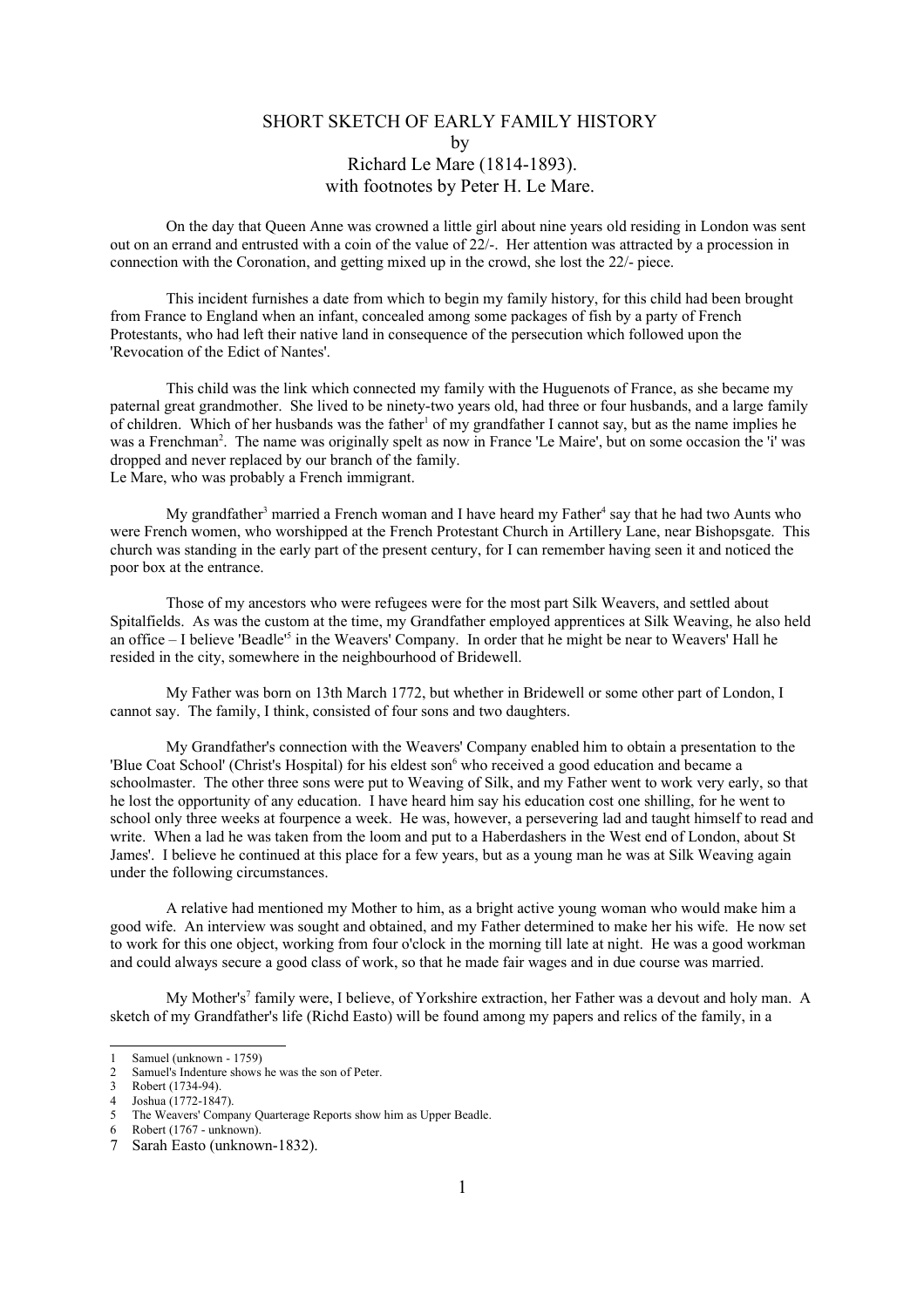quarto memo. book.

My Father soon had a family around him for whose maintenance he continued to work at Silk Weaving, early and late. As already remarked, he was a good workman and could always obtain a superior class of work.

For a considerable time he wove 'White Velvet' which required very careful and delicate manipulation.

Hand loom velvets are woven by throwing a fine wire with a groove in it, across the warp, the wire is woven in to hold it fast and then a sharp instrument is run along the groove, which cuts the Silk and this forms the pile. The wire is then liberated and the operation is repeated 40 to 50 times in an inch. This requires great skill, for if the knife should slip out of the groove the warp would be cut, which would involve serious damage and loss.

The wages paid for this article were good, but the times were difficult, provisions were dear in consequence of deficient harvests which were felt severely on account of the heavy duty on the importation of foreign corn.

The war with France caused increased taxation so that it became a great struggle to provide for an increasing family, and my Father turned his thoughts to some other occupation than Silk Weaving. He had a relation who was receiving a comfortable income as a servant of the East India Company, and my Father thought he would like to obtain a similar situation and spoke to a friend who had influence to help him in this direction. This application to his friend was met with a blank refusal, in these terms – "No, you are young, healthy and energetic, with a rising family and you ought to make your way in the World. I would sooner give you a small sum of money to set you up with an Oyster Stall at the Exchange, than see you fixed in the service of the East India Company where you can make little or no progress". This, of course, was a disappointment to my Father, but he still felt that he had a true friend who would not forget him.

Some little time after, my Father received an intimation from an unknown hand (my Father always imagined that it was from the same friend), that there was a vacancy as foreman in the Warehouse of an established Silk Manufacturer, recommending my Father to apply for the situation. At first my Father was a little diffident on account of his defective education, but encouraged by my Mother, who was of a very persevering spirit, he waited upon Mr Crelland who was the head of the concern.

In the course of the interview my Father modestly referred to his imperfect writing, when Mr Crelland replied – "Your writing is plain, and your figures are correct". The little difficulty which my Father had apprehended being removed, and a favourable opinion in other respects being entertained for him, the engagement was made and my Father entered the service of Mr Crelland. He remained until after Mr Crelland's death, having the entire management of the Manufactory, at a salary which advanced until it reached £300 a year.

After Mr Crelland's death, the concern was carried on for a time by his son-in-law, but he was unacquainted with the business and of rather extravagant habits, and soon affairs were brought to a close.

There now appeared to be an opening for my Father to commence the business of Silk Manufacture for himself, and he found a friend in a Silk Merchant, who very generously supported him, and by whose help, he was enabled to establish a business, which continued in London for over forty years.

It was about this time that I was born, on 14th January 1814 in Blossom Street, Norton Folgate. The house was taken down a few years afterwards and my Father built a small Factory for Silk Winding on the site.

The family then consisted of three sons and two daughters. My eldest brother, Joshua Richard<sup>[8](#page-1-0)</sup>, was early put to the business but his education was attended to, for both my Parents were desirous that their children should have a good English Education. Having received some elementary instruction, my Brother was sent to an Evening School, and being a quick lad he made good progress. He was a beautiful writer. A specimen of Ornamental Penmanship executed entirely by my Brother when he was 15 years old was framed, and is in the possession of his daughter, Mrs Shallis<sup>[9](#page-1-1)</sup>, of Earls Court, London. He was also fond of music which he

<span id="page-1-0"></span> $(1796-1864)$ .

<span id="page-1-1"></span>Née Elizabeth Burrough Le Mare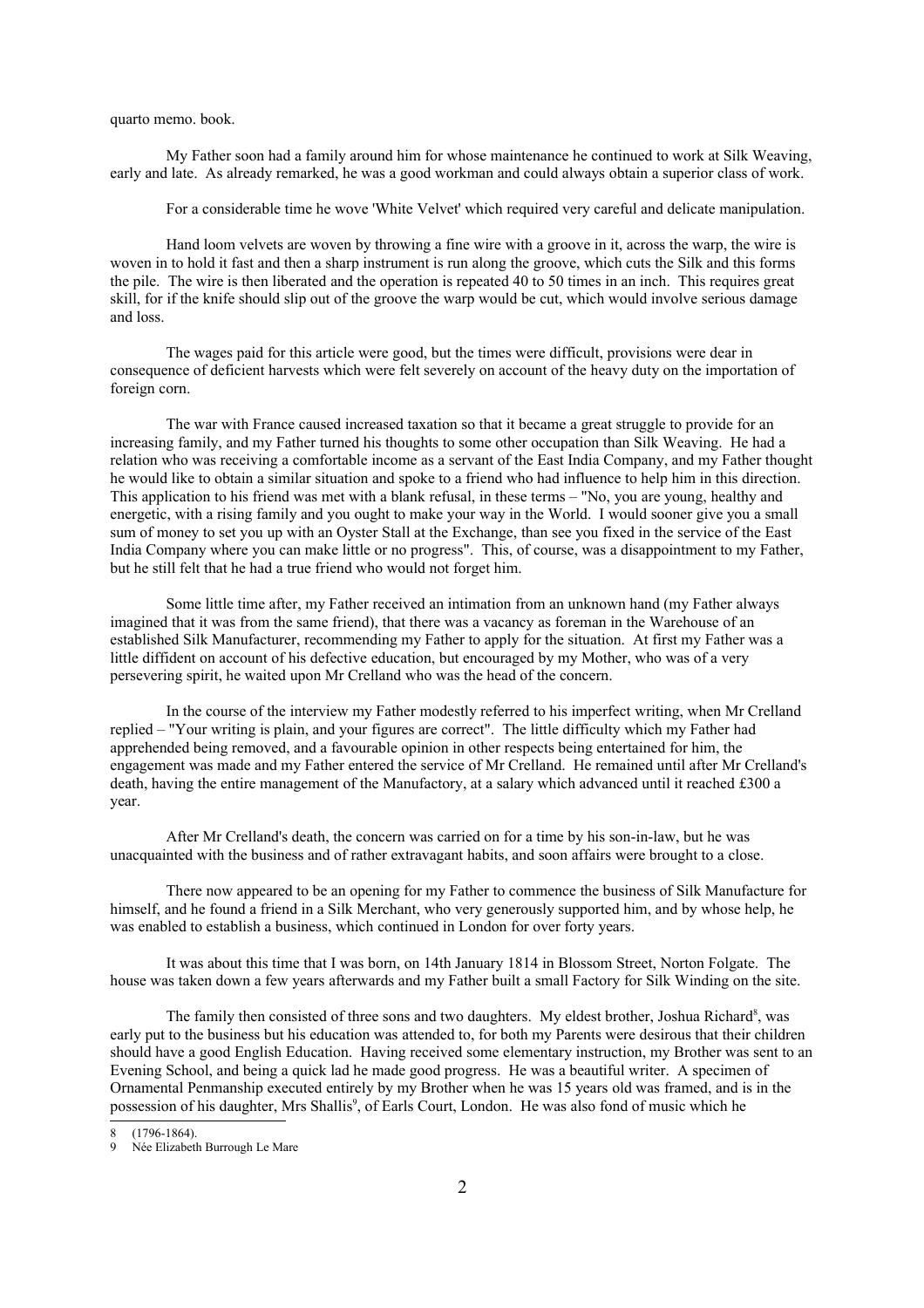cultivated, and this was a source of enjoyment to him all through his life. He was a great help to my Father in his business.

My second Brother, Ebenezer Robert<sup>[10](#page-2-0)</sup>, was sent to a School in Devonshire Street, Bishopsgate, kept by a Mr Cutler. This was a well conducted, well disciplined School and here my Brother excelled, and was in favour with the Masters. I have heard his conduct referred to by the Principal when I attended the School years afterwards, as being most exemplary. He remained there until he was 15 years of age, and was then placed in the Bank of Messrs W. Haydon and Company at Guildford, Surrey, where he remained several years.

Mr Haydon was an Evangelical Churchman, and my Brother lived with the family, there imbibing those strong views of Church and State which he held, and by which he was characterized all his life.

At the time our family lived in Steward Street, Spitalfields, at the house of business, as was customary with most of the London Silk Manufacturers of those days. We attended Chapel in Cumberland Street, Shoreditch, under the Ministry of the Revd R. Freer who had been Minister in connection with the Countess of Huntingdon.

My Father was a Deacon, and, I believe, the Treasurer of the Church. My Brother, Joshua, as an amateur, played the organ.

About this time my younger Sister, Sarah, fell into a decline in which she lingered for three years, and after much suffering from abscesses, died at the age of 15 on 1st May 1821. She was a sincere and devout young Christian, and her death was a great grief to my Mother, who was very fond of her.

In the same year my Brother, Joshua, married Miss Burrough, the daughter of a Haberdasher in Shoreditch, who had retired and left his business to his son. He died young, leaving a Widow who married a Mr Rotherham, and the business ultimately grew into the extensive concern of Rotherham and Company.

The year following my eldest Brother's marriage, my Brother, Ebenezer, signified his desire of being married. Arrangements were accordingly made for his leaving the Bank at Guildford and being taken into my Father's business when he married Miss Vigers, the daughter of a Builder in White Friars, an excellent young lady to whom my Mother was particularly attached.

It was agreed that when my Brother married, he should live at the house of business, which he did, and my Father took a house at Kingsland.

Within two years of our removal, my Sister, Ruth, was married to Mr Henry Wilson, a Woollen Draper whose Father had retired and left him the business in Sun Street, Bishopsgate, where my Sister went to live.

My Mother was now very much alone each day with unoccupied time on hand. This did not agree with her former active habits, and her nervous system suffered, which manifested itself by a neuralgic affection which centred in her hand causing intense pain day and night, for a considerable length of time.

Thinking that some change might be beneficial my Father took a nice house at Dalston, but with her complaint continuing my Mother had no pleasure in what might otherwise have been a source of enjoyment to her. It was now determined to remove nearer London so that my Father could go home to a mid-day dinner and my Mother be less alone than before. We accordingly removed to Tyssen Place at the entrance to Kingsland Road.

It is somewhat remarkable that about this time some severe measures had been decided upon in the way of a surgical operation to give my Mother relief, when the pain suddenly left her and never returned, but she did not recover her former health and vigour.

Living now near London I went to the School before referred to, kept by Mr Cutler in Devonshire Street, where I remained until I left for business.

<span id="page-2-0"></span><sup>10</sup> (1797-1891).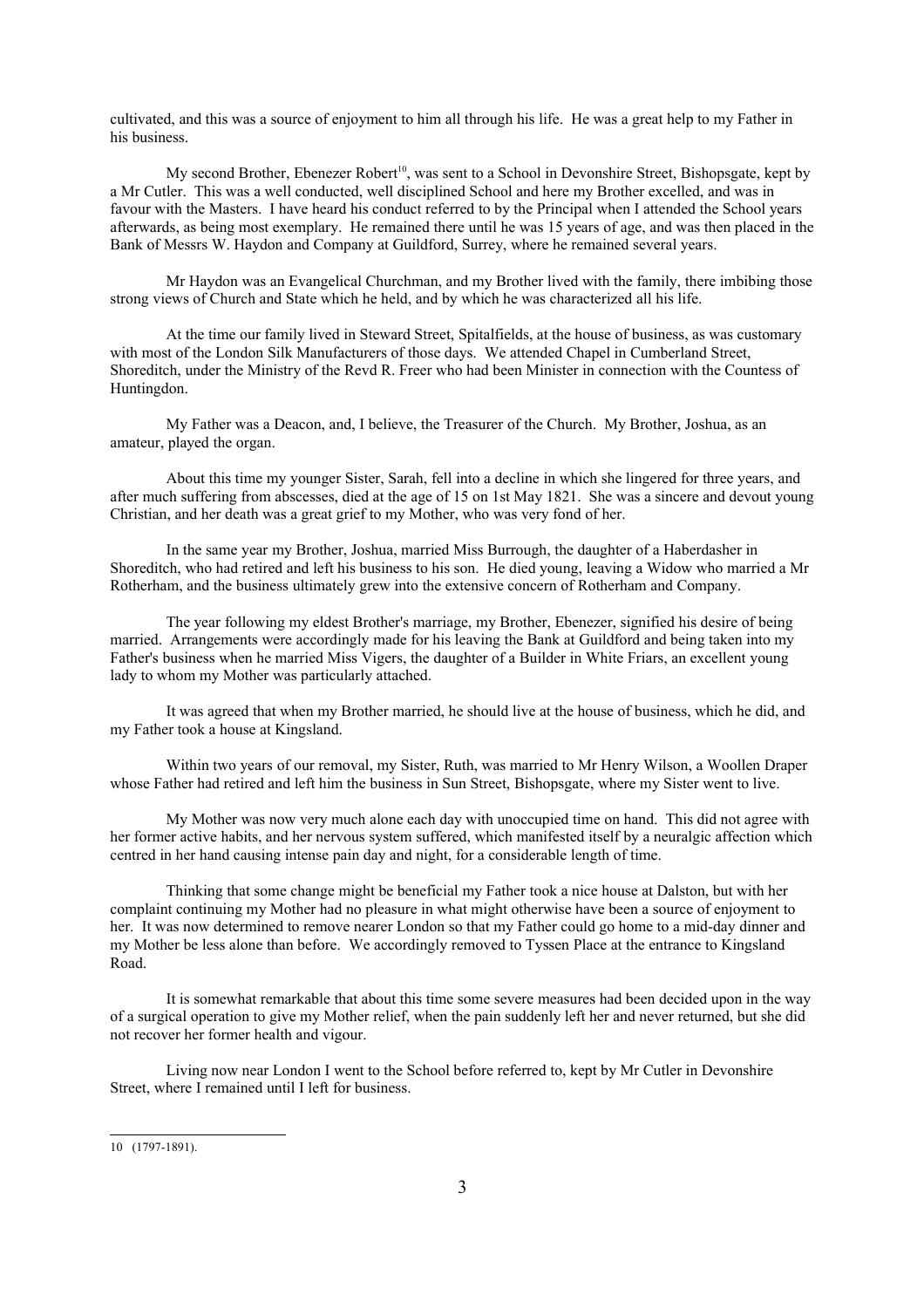My Father and Mother now fixed upon the Tabernacle in Moorfields where the Revd Geo. Whitefield used to preach, as their place of worship. This was a large square building capable of holding 3,000 persons. There were no pews, about two-thirds of the bottom part was free, the remaining portion around the Pulpit was partitioned off and called 'Green Pews' – the seats being covered with green baize. The seats in this part and also the galleries were paid for.

The congregation was always large for there was a great variety of Ministers. The system adopted was that there should be a constant change of Preachers. A Resident Minister was appointed who, at that time, was Revd Matthew Wilks, and eminent Protestant Nonconformist Ministers from various parts of the Country came as visitors for six weeks, preached once each Sunday at the Tabernacle, and once at the Sister Chapel in Tottenham Court Road, the Resident Minister taking services at the other times of the day. The visiting Minister preached also once at each place in the evening, during the week.

A good Minister's house adjoining the Tabernacle with housekeeper was provided, and all necessary for the comfort of the Visiting Minister.

It was at the Tabernacle that I used to hear that earnest and thrilling Preacher, the Revd James Parsons of York, then a young unmarried man. When he preached that vast building was crowded, every foot of standing room was occupied and it was necessary to be there half an hour before the time of service to secure a seat. I was often deeply impressed by his preaching and those impressions have not been lost.

We attended the Tabernacle for several years.

In March 1827 I left School and went to business at my Father's Warehouse in Spital Square – there were then three sons in the business and it was thought that the concern might become too heavily weighted, and that it would be better that I should be put to some other occupation.

During the previous four or five years some changes had passed over the Silk Trade. Prior to 1823 the importation of foreign manufactured Silk goods had been prohibited, but the principles of Free Trade were now asserting themselves, and Mr Huskisson who was President of the Board of Trade, began to put them into practice by dealing with the Silk Trade.

The prohibitory laws were abolished and French manufactured silks were admitted at a duty of 30%. After a few years, this rate of duty was reduced as it was found that a large proportion of foreign silk goods brought into England were smuggled.

About the same time, the manufacture of silk goods was introduced into Lancashire where the Power Loom was rapidly superseding the hand loom in the Cotton Trade. The Hand Loom Weavers were therefore glad to turn to the weaving of silks. The wages were low and a class of goods of lower quality than was generally made in London, but which suited the 'Million' and obtained favour – a large trade in Manchester was the result.

The leading Warehousemen now had three distinct Silk Departments – the Spitalfields, the Foreign, and the Manchester, with their respective buyers.

My Brother, Ebenezer, had had a strong inclination for a Country Manufactory, with this desire not being equally shared by my Father or eldest Brother, he turned his attention to Manchester, and in 1829, he left the London concern and entered upon business as a Silk Manufacturer in Manchester. He established a business, which having had many changes, is still carried on by Mr George Griffin of St Paul's Church Yard, London, and Leigh, Lancashire.

While in London my Brother had resided at the house of business in Spital Square, and when he left, my Father and Mother went to live there. My Mother's health was now declining, the nervous affection which seemed before to have been concentrated in her hand now took another form – depression and sleeplessness were its chief features. It was now considered desirable that my Mother should be relieved from household cares, and have a companion who could be always with her. Such an one was found in Miss Burden who took the whole management of the household and was her constant companion and attendant until her death in November 1832. After my Mother's death, Miss Burden continued to live with us and superintend the affairs of the house, acting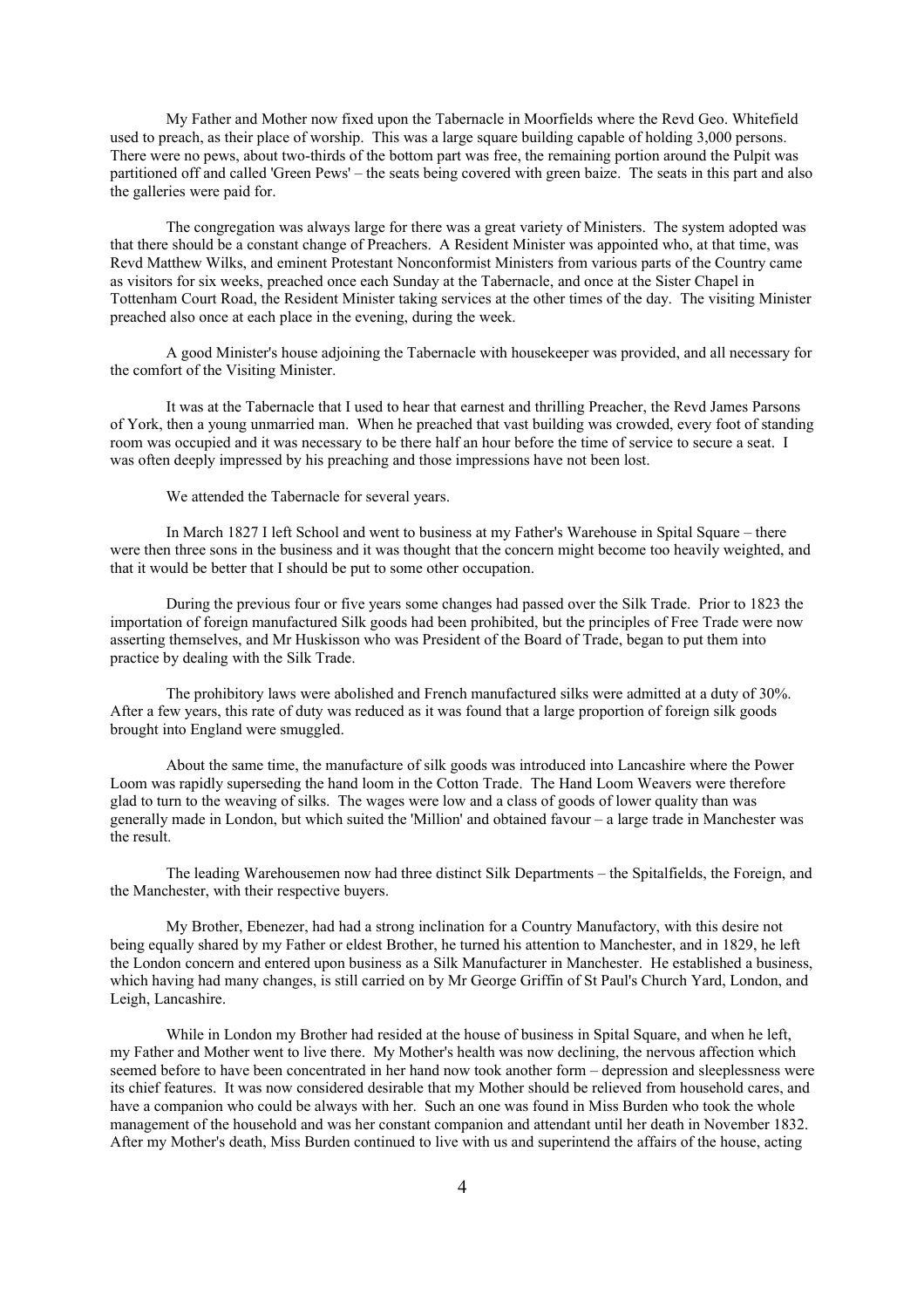as my Father's housekeeper.

In 1835, on attaining the age of 21 my Father presented me with the Freedom of the City of London. He was a Freeman, and therefore, I was free born. However, to enjoy all the privileges of a citizen it was necessary to 'take up' the freedom, which was to pass through the usual ceremonies at a small cost for fees, while to purchase freedom would be very expensive. The certificates of both my Father's and my Freedom will be found among 'the family relics'<sup>[11](#page-4-0)</sup>.

It was not unnatural that young persons of the same age as Miss Burden and myself, constantly in each other's society should become mutually attached, and such was the case. We were married in October 1836. Some months before my marriage I had attended the Ministry of the Revd John Clayton Junior, at the Poultry Chapel, London, and had joined the Church there. After our marriage my Wife also became a Member of the same Church and we continued to attend there until we left London. Mr Clayton was, in all respects, a superior man of refined manners and we greatly valued him as a Minister, a Pastor, and a Christian friend – he baptized our three eldest children.

We continued to reside at the house of business in Spital Square, and my Father lived with us until there was a prospect of a family, when he took a house in Hoxton Square.

In 1840 my Brother, Joshua, went to Manchester on a visit to my Brother there, and was so impressed with the activity and extent of the Silk Trade in Manchester that on his return he advised that we should open a Warehouse there and manufacture silk goods for the London and Manchester counters. This was agreed to and it was arranged that I should go to Manchester and manage this part of the concern.

Accordingly, a Warehouse was taken, and in November 1840, I left London with my Wife and three children and two servants, to take up our abode in Manchester. My Father then left Hoxton Square and returned to the house in Spital Square, where he remained until his death in 1847.

Here my narrative closes, were I to continue, it would in great measure be an Autobiography which it is not my intention to write.

My purpose has been to record such facts as mark the chief points in our early family history, and especially to show our connection with that noble ancestry of French Protestants who for their steadfastness to the faith, suffered persecution, and leaving their native land, took refuge in England facing poverty for the sake of truth, liberty, and a good conscience.

Richd Le Mare.

Marple, February 1889.

I have said that I should not write an autobiography but I would record the mercy and faithfulness of God to us, since we left London nearly fifty years ago. We have had trials and sorrow, but many seasons of joy, and much domestic happiness, extending over a married life of more than fifty-two years. We have been blessed with thirteen dear children, three of whom died young; but ten affectionate, dutiful and helpful still remain to us.

We have not possessed worldly riches but we ahve been mercifully provided for.

The CXVIII Psalm, which I consider contains all that can be desired of the sum of human happiness has, to a large extent, been my experience. To both of us the evening of life is calm and restful. We review the past with gratitude and anticipate with humble faith and confidence the eternal rest which awaits us, "knowing in whom we have believed, and being persuaded that He is able to keep that which we have committed unto Him against that day".

Richard Le Mare

Marple, March 1889.

<span id="page-4-0"></span><sup>11</sup> Richard's Certificate of Freedom is with Peter H. Le Mare at Allithwaite.